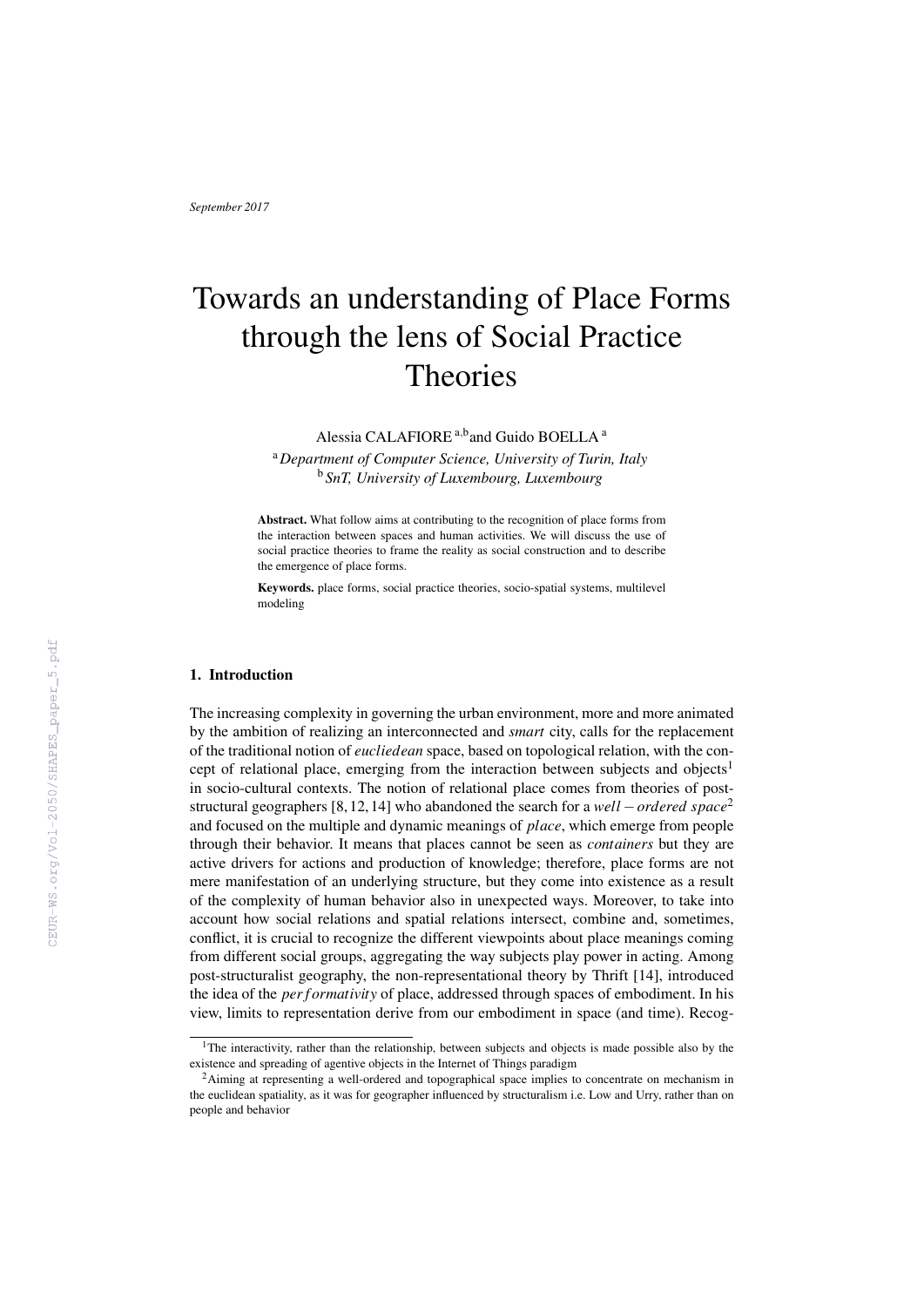nizing embodiment implies to take into account the multiplicity of relations that connect humans both to given spaces and to other humans, and the existence of *several perspectives that count as knowledge, or more accurately knowledges* [13].

The embodiment and the idea of a meaningful environment has been developed also in the field of cognitive and ecological psychology. Gibson's notion of affordances resulted in the rejection of the dicotomy between the objective/physical and the subjective/mental worlds. The perceived environment, theorized as the different ways different individuals afford objects, may have referents located both in mind or in the environment [6]. Gibsonian affordances have enlightened the importance of experiences for attributing perceptual meanings to the environment. However, the collective, rather than individual, level of knowledge has not been considered in depth from the cognitive psychology point of view until the contribution of Baker's framework on *behavior settings*. Barker found evidences of behavioral setting's existence in the data he collected in his studies [2]; he characterized them as a function of collective actions of groups of individuals and the interdependence of actions is imposed as the primary criterion to identify a behavior setting. As a consequence of behavioral settings evidences, he suggested that the environment, independently from any individual experiences, is structured and ordered, therefore, in his view there are identifiable structures that influence behavior in a predictable way. Barker's theory of behavior settings, from the perspective of ecological psychology, fills with evidences the idea of place as a relational concept developed in post-structuralist geography, so as an entity which emerges from the interaction between objects and subjects through collective behavior. However, post-structuralists refused the idea of predictable behavior even though they recognized the importance of perceiving the environment as a first step to conceptualize places. To recognize place forms it may be helpful attempting to bridge these two disciplinary approaches, underlining the role of spatial planning and design. This is clearly valid only in the case anthropization processes of natural spaces have happened. What is not emphasized in Baker's perspective, but underlined in post structuralist view<sup>3</sup>, is that behavior patterns can be spontaneous or directly addressed by the way spaces are planned and built. In both cases place forms or settings emerge as an entity other that subject and object  $4$ , from the relation of the two of them; however, understanding how they emerge in relation to who are the actors performing some spatial behavior could make more evident the non neutrality of urban development in socio cultural terms and led us to predict space uses non only on the basis of physical characteristics of the perceived built environment (as in Barker's framework) but also from socio-cultural dynamics (post structuralism).

Therefore specifying the social nature of the possible behavior patterns is pivotal to recognize and contextualize place forms in the *socio* − *spatial* environment. To do this we looked into social practice theories.

# 2. Social Practice Theories

The social reality has generally been described as placed in a continuum that goes from the individualistic view to the idea of a social totality. The individualistic view is ex-

 $3E$ ven if they did not accept the idea of deterministic mechanisms behind structures existence, many of them reference Foucaultian idea of architecture and spatial organization as a political mean, nonetheless having in mind the possibility people react to an overimposed structure.

<sup>&</sup>lt;sup>4</sup> the existence of a third entity is also mentioned in [4].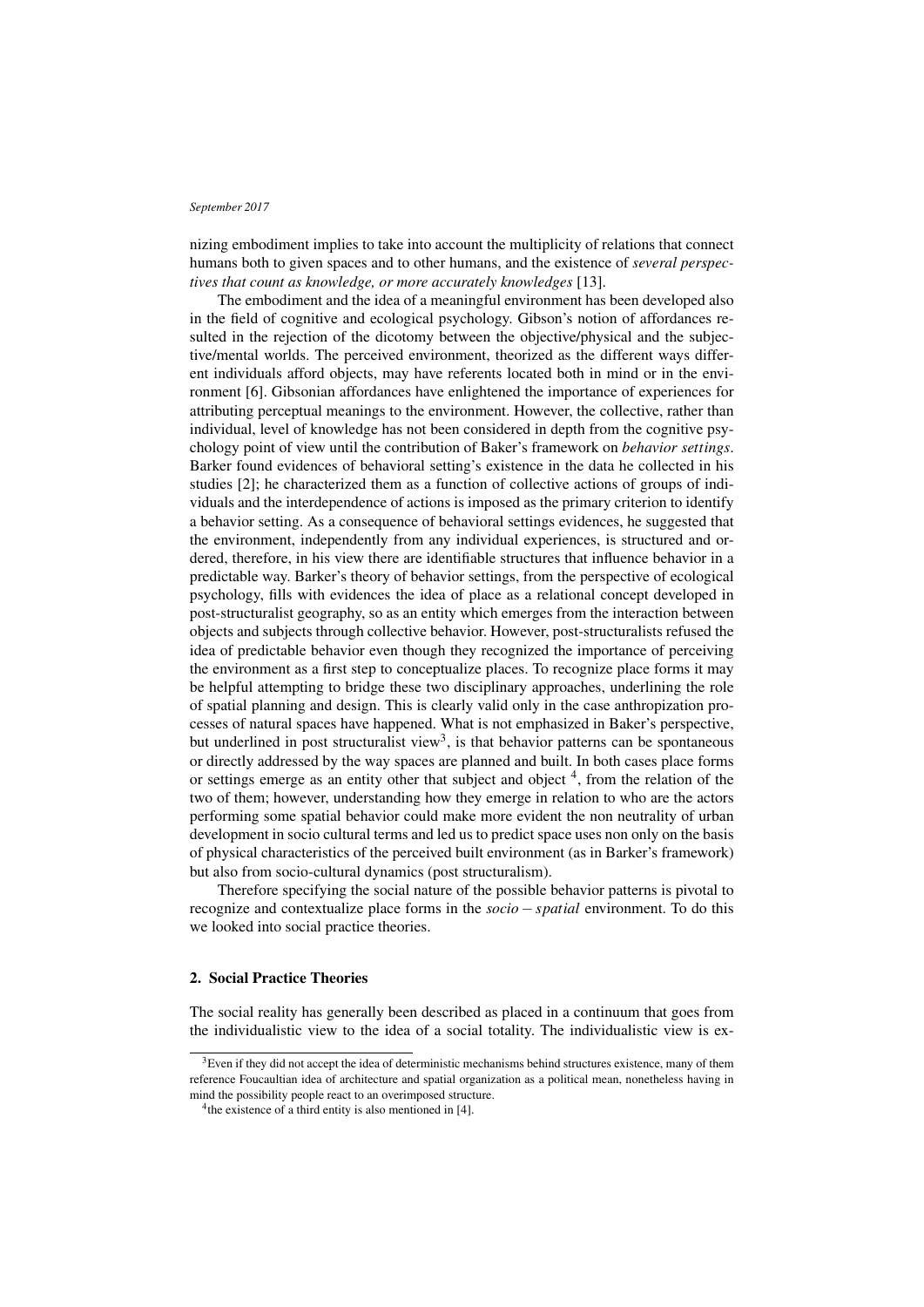pressed by the utilitaristic perspective, where human's agency is driven by a rational concept of utility which can be generalized to represent each individuals. On the other extreme of the continuum, there are unified theories which consider the society not merely as the sum of its parts but as a social whole existing beyond them.

In between of the continuum extremes there are theorists, such as Pierre Bourdieu, Anthony Giddens and, to some extent late Michel Foucoult, who account social practices as the fundamental social phenomenon, the minimum unit to interpret the social reality. Theories of the social reality have significantly influenced the way cities are studied. Social Practice theory has added an other heuristic perspective in the study of the city introducing the social practice type of entity, which is directed at reconstructing how webs of agents coordinate themselves with their milieus [11]. This has opened up alternative perspectives to the interpretation of social order where not only patterns of behavior are meaningful but it is also crucial to recognize the certain way of understanding, wanting and feeling the performed social practice, which is shared in a social group. As Reckwitz [10] has underlined *a specific social practice contains specific forms of knowledge* which characterize the carriers of a practice. He also added that social practices are bodily performed overcoming both the idea of the distinction between mind and body and the general assumption of a norm-based behavior. Rules and principles governing the production and reproduction of a social equilibrium are not related to any social whole but to social practices themselves [10]. Here we focus particularly in understanding social practices composed by actions which take place in some location. Schatzki [11] defines different types of settings of action as medium of sociality when the lives of participants in a practice hang together by virtue of taking place within the same or different locations. He distinguished socialities in this medium into those embracing single settings (namely *commonality*) and those encompassing multiple ones (namely *orchestration*). In both cases coordinated and not coordinated set of actions are considered as constituting a social practice and settings can be organized in a specific layout of objects or not. In Tuomela [15] the core sense of a social practice is summarized as *a repeatedly performed collective social action (CSA) because of a certain shared we-attitude, where the we-attitude must be a primary reason for the repeated activity, one without which the agents would not take part in it*.

Starting from social practices theories mentioned above, we can say that actions constituting a social practice can be performed in a single or multiple localized settings in a routinized way and the agents in performing the action bring their social group identity given by a shared we attitude.

# 3. Conceptualizing Social Practices with a multi-level Ontological Approach: a preliminary Proposal

From an ontological perspective social practices are particularly challenging to be represented given their performative nature, that excludes the possibility of a priori categorizations, and to their dual essence as subtypes of action and as a concrete entity. An action and a social practice cannot be defined the same way since, as we have seen in the previous section, social practices have their own properties to be taken into account. Notably, a social practice is related to the way an agent is performing an action that can be ascribed to a specific social collective of agents. Therefore, instances of a class of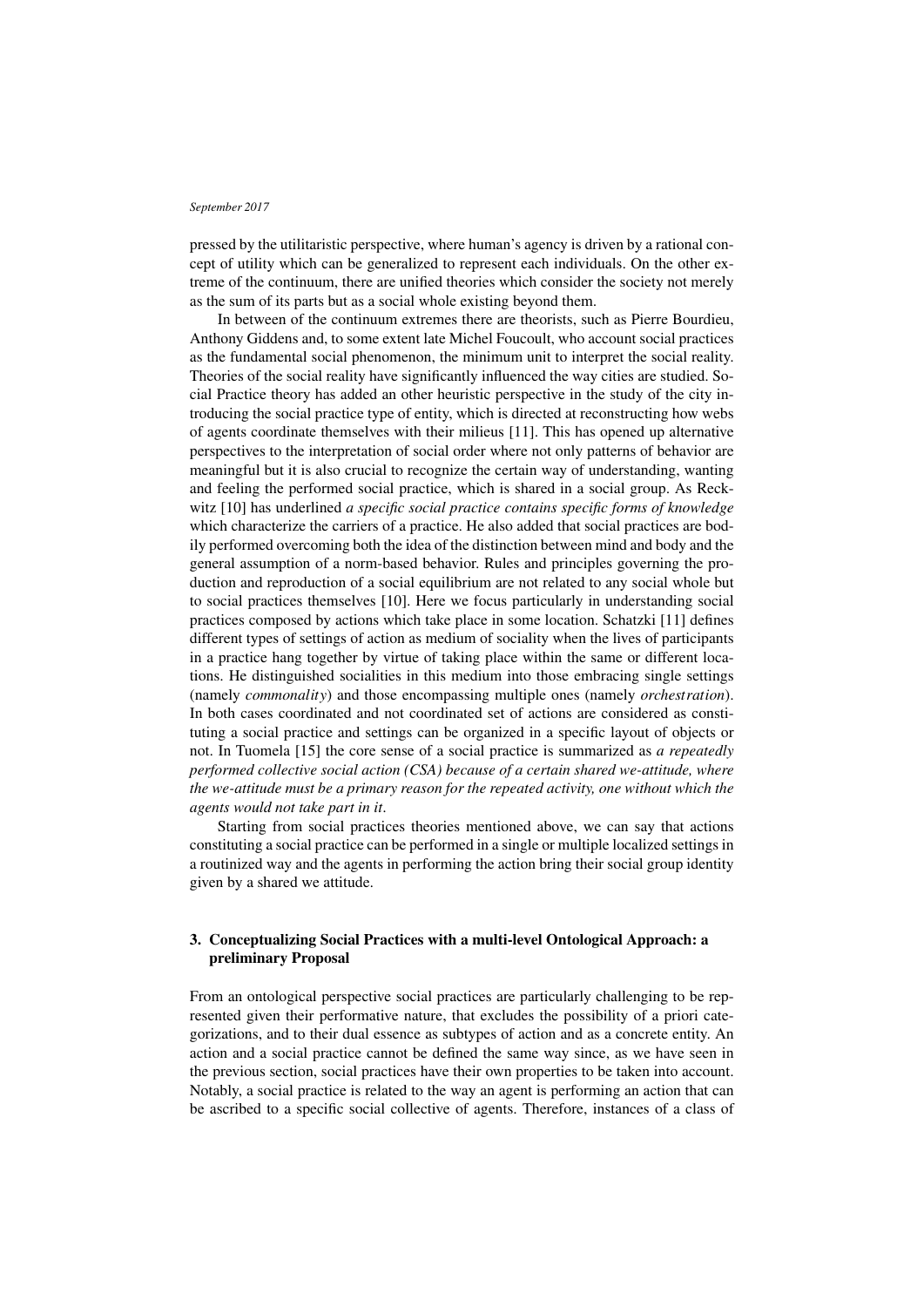

Figure 1. A powertype pattern for modeling Social Practice

social practice should refer to a particular subtype of the class of action. It is known that traditional semantics of instantiation do not allow a model element influencing anything other than its immediate instances. As a consequence, it is often necessary to replicate information at multiple levels [1]. Powertypes were introduced by Odell [9] in order to link concepts expressed in multiple levels. A powertype, indeed, is a type whose instances are subtype of another type. Powertype and subtype are thus related indirectly through the entities that are instances of the former and, at the same time, subtypes of the latter  $[9]^5$ .

A common exemplification and use of powertype is related to biological species classification  $[1, 5, 7]$ . In these cases it is generally recognized the problem of treating species as concrete entities existing in time and space in order to explain their biological evolution or changes in their typical habitat [5]. Likewise, our intention is to consider a social practice as a subtype of actions, since the existence of a social practice depends on performed actions, but it has its own properties that are not the same of the action properties. For instance, the action of *running* can be subtyped by different agent's intentionality such as the *agonisticRunning* whose agent wants to compete or the *runningAsHobby*; the *agonisticRunning* as social practice instance has properties which differ from the *agonisticRunning* instance of the subtype of action, starting from who performs it, that, in the former, is a collective of agents while in the latter is an individual agent. The unification criteria to subtype the class of action indeed must be the recognition of a social collective of agents that perform the social practice (not merely participate in an action). In Figure 1 a powertype pattern, using the UML notation, for modeling social practice is shown. Social practices have different properties than actions, such as *hasSocialCollective*, *hasSocialTime* and *hasGeneralLocation*. The *hasSocialCollective*

<sup>&</sup>lt;sup>5</sup>It is important to notice that powertypes in Odell do not follow the same rules than in Cardelli's definition [3] who directly derives the concept from the mathematical notion of powerset.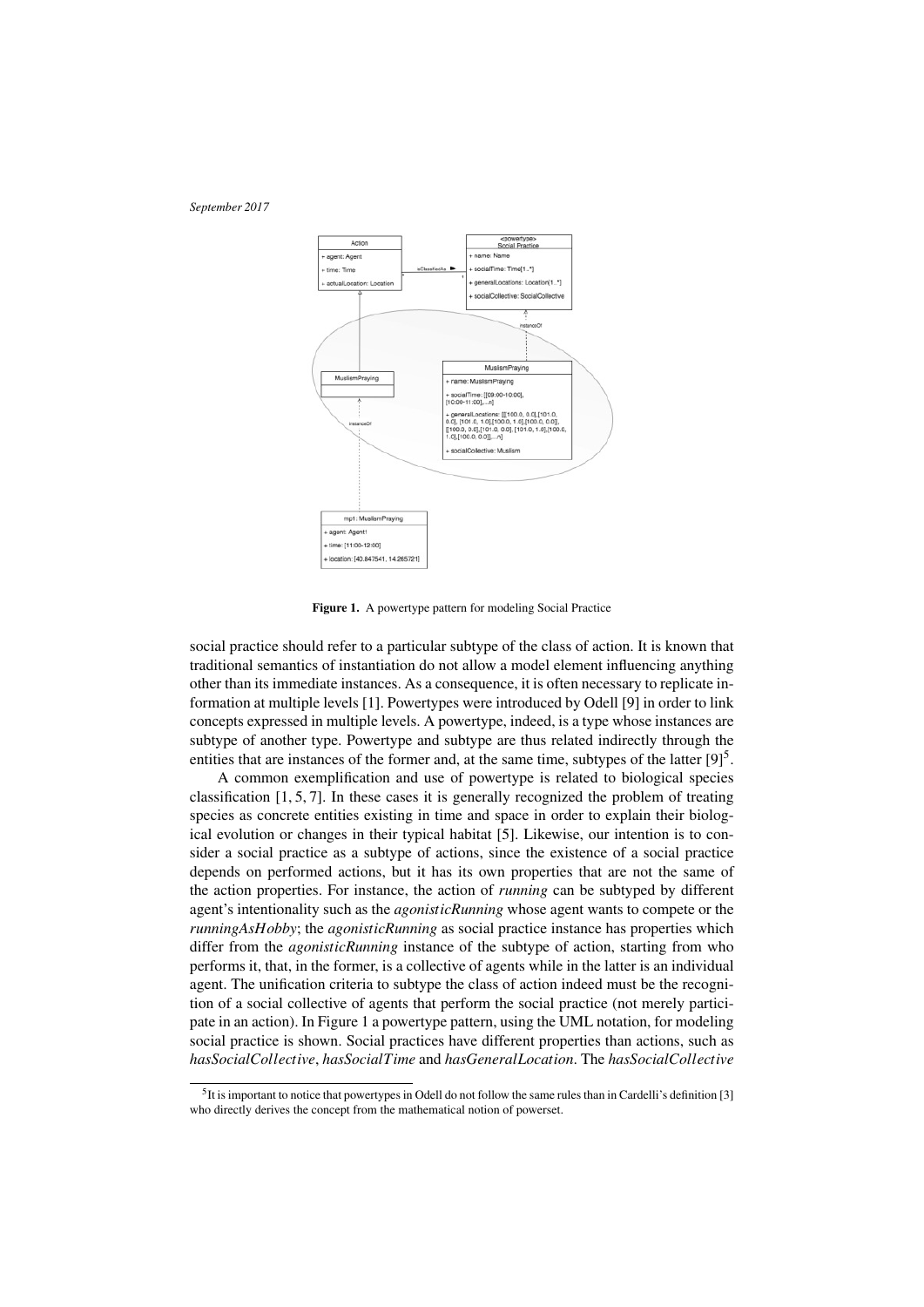property is resulted from the unification criteria which allows the subtyping relation, in the example represented in Figure 1 it is the praying of *Muslims* expressing a specific way of performing the action of *praying*; the *hasSocialTime* property is referred to the temporal distribution of the action instances of the same subtype and can be seen as expression of the probability of the action, which is related to the social practice, occurence; finally, the *hasGeneralLocation* property aggregate the geographical presence of social practices of the same type. The light gray ellipse stresses the duality in conceptualizing social practices as action's subtypes and class instances. Considering social practices as powertypes raise the issue of which kind of collective entity a powertype is as it is extensively discussed in Guizzardi et al. [5]. Their approach provides an ontological interpretation of powertype as variable embodiement, rather than abstract universal or mereological sum, which exist in time, can bear modal properties and can qualitatively change while remaining numerically the same [5].

## 4. Conclusions

Modeling social practices is a preliminary task to shape place forms as the result of the intersection between the spatial and the social systems. In recent years, the incredible increase in numbers of applications aimed at collecting geo data, the spread of sensors in the cities and the Internet of Things gives us the opportunity to apply theories of the social world, which so far have been used as referent to qualitative research approaches, to organize, manage and analyse the information gathered. This contribution wants to be a very short survey of the theoretical perspectives on socio-spatial systems which have led us to focus on social practice theories as the way places are socially constructed. It is aimed at opening up discussions about the modeling possibilities to represent geo social phenomena from crowdsourced data on human activities in the urban environment.

# References

- [1] Colin Atkinson and Thomas Kühne. The essence of multilevel metamodeling. In *UML 2001 The Unified Modeling Language. Modeling Languages, Concepts, and Tools*, pages 19–33. Springer, 2001.
- [2] Roger G Barker. Explorations in ecological psychology. *The Psychology of social situations: selected readings*, page 271, 1981.
- [3] Luca Cardelli. Structural subtyping and the notion of power type. In *Proceedings of the 15th ACM SIGPLAN-SIGACT symposium on Principles of programming languages*, pages 70–79. ACM, 1988.
- [4] Roberto Casati and Achille C Varzi. *Parts and places: The structures of spatial representation*. Mit Press, 1999.
- [5] Giancarlo Guizzardi, Joao Paulo A Almeida, Nicola Guarino, and Victorio A Carvalho. Towards an ˜ ontological analysis of powertypes. In *International Workshop on Formal Ontologies for Artificial Intelligence (FOFAI 2015), 24th International Joint Conference on Artificial Intelligence(IJCAI 2015), Buenos Aires*, 2015.
- [6] Harry Heft. *Ecological psychology in context: James Gibson, Roger Barker, and the legacy of William James's radical empiricism*. Psychology Press, 2015.
- [7] Brian Henderson-Sellers and Cesar Gonzalez-Perez. Connecting powertypes and stereotypes. *Journal of Object Technology*, 2005.
- [8] Henri Lefebvre. *The production of space*, volume 142. Oxford Blackwell, 1991.
- [9] James J Odell. Power types. *Journal of Object-Oriented Programming*, 7(2):8, 1994.
- [10] Andreas Reckwitz. Toward a theory of social practices a development in culturalist theorizing. *European journal of social theory*, 5(2):243–263, 2002.